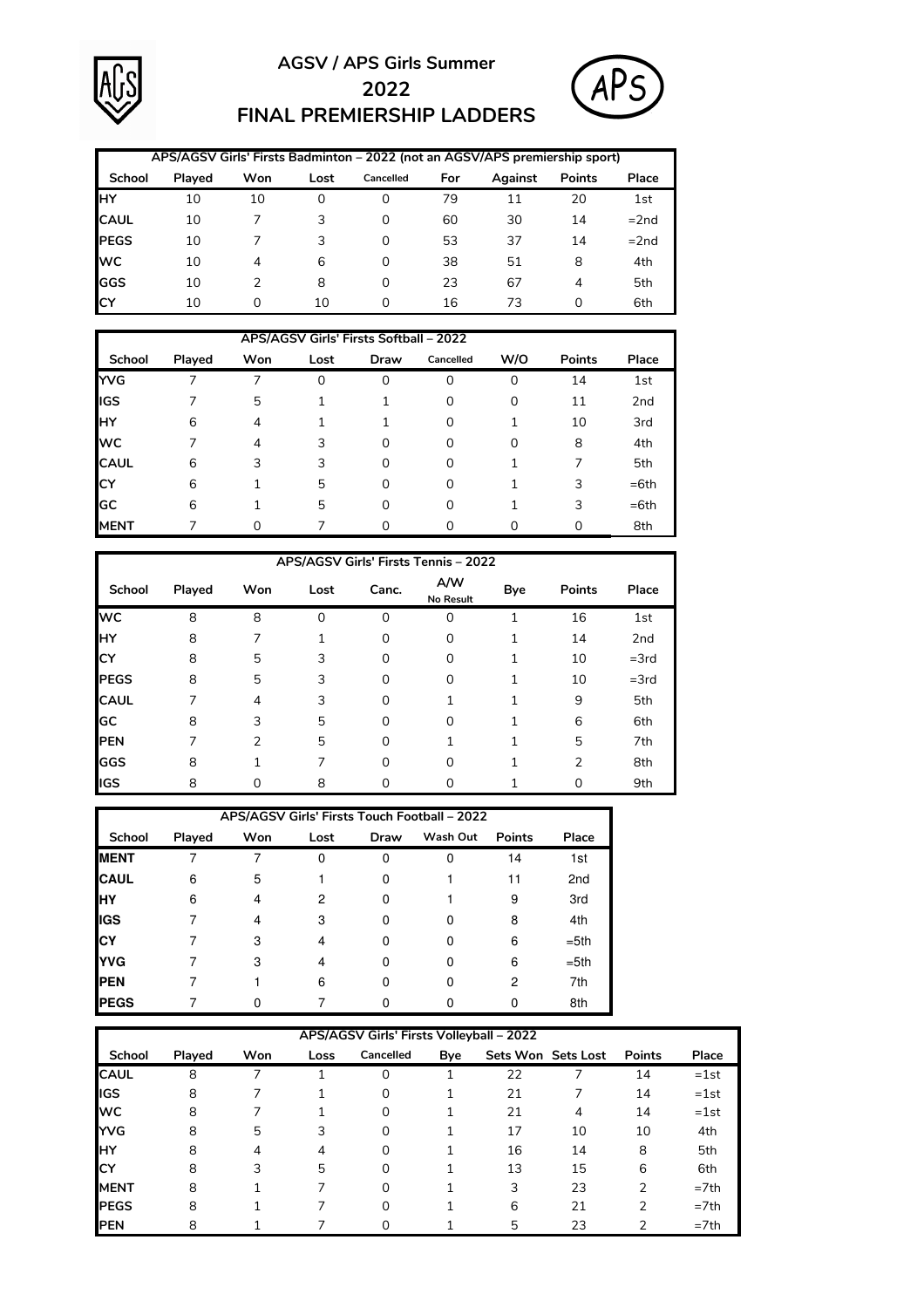

## **AGSV / APS Girls Winter 2021 FINAL PREMIERSHIP LADDERS**



|             |        |                |                |          | APS/AGSV Girls' Firsts Basketball - 2021 |        |        |
|-------------|--------|----------------|----------------|----------|------------------------------------------|--------|--------|
| School      | Played | Won            | Lost           | Draw     | Cancelled                                | Points | Place  |
| <b>YVG</b>  | 6      | 5              | 1              | $\Omega$ | 3                                        | 13     | $=1st$ |
| HY          | 6      | 5              | 1              | 0        | 3                                        | 13     | $=1st$ |
| <b>CAUL</b> | 6      | 5              | 1              | 0        | 3                                        | 13     | $=1st$ |
| <b>WC</b>   | 6      | 5              |                | $\Omega$ | 3                                        | 13     | $=1st$ |
| IGS         | 6      | 4              | $\overline{2}$ | 0        | 3                                        | 11     | 5th    |
| <b>ACK</b>  | 6      | $\overline{2}$ | 4              | 0        | 3                                        | 7      | $=6th$ |
| CY          | 6      | 2              | 4              | $\Omega$ | 3                                        | 7      | $=6th$ |
| <b>PEGS</b> | 6      | 1              | 5              | 0        | 3                                        | 5      | $=8th$ |
| <b>PEN</b>  | 6      | 1              | 5              | $\Omega$ | 3                                        | 5      | $=8th$ |
| <b>MENT</b> | 6      | $\Omega$       | 6              | ∩        | 3                                        | 3      | 10th   |

|             |        |     |      | <b>AGSV/APS Girls Firsts Football - 2021</b> |        |        |
|-------------|--------|-----|------|----------------------------------------------|--------|--------|
| School      | Played | Won | Lost | Cancelled                                    | Points | Place  |
| <b>CAUL</b> | 6      | 6   | 0    |                                              | 13     | 1st    |
| <b>MENT</b> | 6      | 4   | 2    |                                              | 9      | $=2nd$ |
| <b>PEGS</b> | 6      | 4   | 2    |                                              | 9      | $=2nd$ |
| HY          | 6      | 4   | 2    |                                              | 9      | $=2nd$ |
| <b>IGS</b>  | 6      | 3   | 3    |                                              |        | 5th    |
| <b>CY</b>   | 6      | 2   | 4    |                                              | 5      | 6th    |
| <b>WC</b>   | 6      |     | 5    |                                              | 3      | 7th    |
| GGS         | 6      |     | 6    |                                              |        | 8th    |

|             |        |     |      | APS/AGSV Girls' Firsts Hockey - 2021 |     |          |        |
|-------------|--------|-----|------|--------------------------------------|-----|----------|--------|
| School      | Played | Won | Lost | Cancelled                            | Bye | Points   | Place  |
| ГCY         | 5      | 5   | 0    |                                      |     | 16       | $=1st$ |
| IнY         | 5      | 5   | 0    |                                      |     | 16       | $=1st$ |
| <b>WC</b>   | 5      | 3   | 2    |                                      |     | 10       | 3rd    |
| <b>PEGS</b> | 5      | 2   | 3    |                                      |     | 7        | $=4th$ |
| <b>CAUL</b> | 5      | 2   | 3    |                                      |     |          | $=4th$ |
| GGS         | 5      |     | 4    |                                      |     | 4        | 6th    |
| lgc         | 6      | O   | 6    | U                                    |     | $\Omega$ | 7th    |

|             |        |                | APS/AGSV Girls' Firsts Netball - 2021 |          |                |        |         |
|-------------|--------|----------------|---------------------------------------|----------|----------------|--------|---------|
| School      | Played | Won            | Lost                                  | Draw     | Cancelled      | Points | Place   |
| СY          | 7      | 7              | $\Omega$                              | $\Omega$ | $\overline{4}$ | 18     | 1st     |
| <b>WC</b>   | 7      | 5              | 2                                     | 0        | $\overline{4}$ | 14     | $=2nd$  |
| <b>ACK</b>  | 7      | 5              | 2                                     | 0        | 4              | 14     | $=2nd$  |
| IGS         | 6      | 4              | $\overline{2}$                        | 0        | 4              | 12     | $=4th$  |
| PEN         | 7      | 4              | 3                                     | 0        | 4              | 12     | $=4th$  |
| HY          | 7      | 3              | 3                                     | 1        | $\overline{4}$ | 11     | 6th     |
| <b>PEGS</b> | 7      | 3              | 4                                     | 0        | $\overline{4}$ | 10     | 7th     |
| <b>CAUL</b> | 6      | $\overline{2}$ | 4                                     | 0        | 4              | 8      | $= 8th$ |
| GC          | 6      | $\mathbf{1}$   | 4                                     | 1        | 5              | 8      | $= 8th$ |
| <b>YVG</b>  | 6      | 2              | 4                                     | O        | $\overline{4}$ | 8      | $= 8th$ |
| <b>MENT</b> | 6      | 1              | 5                                     | $\Omega$ | 5              | 7      | 11th    |
| GGS         | 6      |                | 5                                     | 0        | 4              | 6      | 12th    |

|             |        |                |                | APS/AGSV Girls' Firsts Soccer - 2021 |     |           |        |         |
|-------------|--------|----------------|----------------|--------------------------------------|-----|-----------|--------|---------|
| School      | Played | Won            | Lost           | Draw                                 | Bye | Cancelled | Points | Place   |
| lсY         | 6      | 6              | $\Omega$       | $\Omega$                             |     | 2         | 20     | $=1st$  |
| <b>PEGS</b> | 5      | 5              | 0              | 0                                    |     | 3         | 18     | $=1st$  |
| <b>WC</b>   | 6      | $\overline{4}$ | $\overline{2}$ | 0                                    |     | 2         | 14     | 3rd     |
| <b>MENT</b> | 5      | 3              | $\overline{2}$ | 0                                    |     | 3         | 12     | 4th     |
| <b>CAUL</b> | 5      | 2              | 3              | 0                                    |     | 3         | 9      | 5th     |
| <b>IGS</b>  | 6      | 2              | 4              | 0                                    |     | 2         | 8      | 6th     |
| <b>GGS</b>  | 5      | 1              | 4              | 0                                    |     | 3         | 6      | $= 7th$ |
| IнY         | 5      | 1              | 4              | $\Omega$                             |     | 3         | 6      | $= 7th$ |
| <b>I</b> GC | 5      | 0              | 5              | ი                                    |     | 3         | 3      | 9th     |